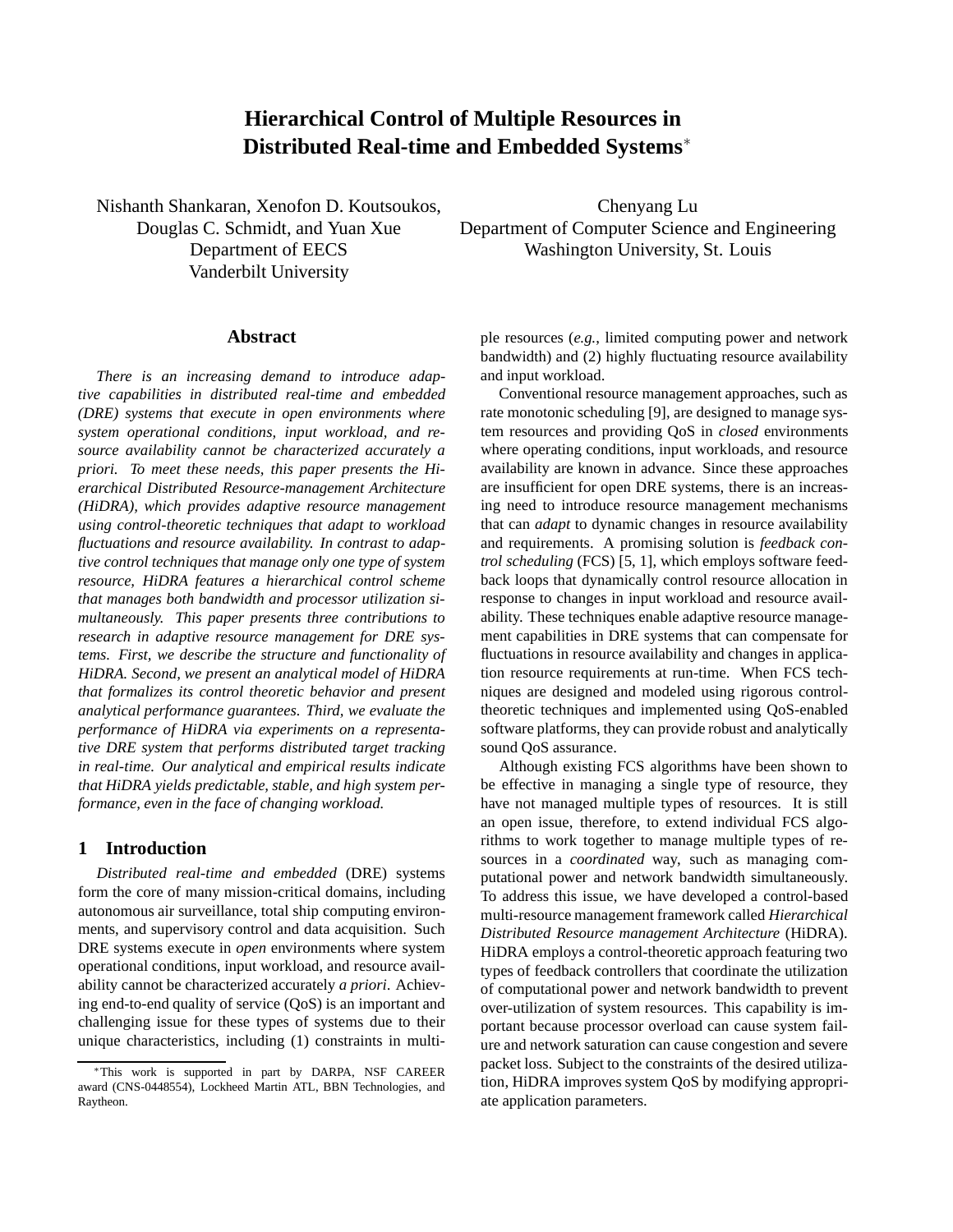This paper provides contributions to theoretical and experimental research. Its theoretical contribution is its use of control theory to formally prove the stability of HiDRA and derive its equilibrium resource utilization. Its experimental contribution is to evaluate how HiDRA works for a distributed target tracking application built atop *The ACE ORB* (TAO) [16], which is an implementation of Real-time CORBA [15]. Our experimental results validate our theoretical claims and show that HiDRA yields predictable and high-performance resource management and coordination for multiple types of resources.

The remainder of the paper is organized as follows: Section 2 describes the architecture and QoS requirements of our DRE system case study; Section 3 explains the structure and functionality of HiDRA; Section 4 formulates the problem described in Section 2 and presents an analysis of HiDRA; Section 5 empirically evaluates the adaptive behavior of HiDRA for our DRE system case study; Section 6 compares our research on HiDRA with related work; and Section 7 presents concluding remarks.

# **2 Case Study: Target Tracking DRE System**

This section describes a distributed target tracking system that we use as a representative case study to investigate adaptive management of multiple system resources in open DRE systems. The tracking system provides emergency response and surveillance capabilities to help communities and relief agencies recover from major disasters, such as floods, hurricanes, or earthquakes. Figure 1 shows how multiple unmanned air vehicles (UAVs) fly over a predesignated area (known as an "area of interest") in this distributed target tracking system.



Figure 1: Target Tracking DRE System Architecture

Each UAV serves as a data source, captures live images, compresses them, and transmits them to a receiver over a wireless network. The receiver serves as a data sink, receives the images sent from the UAVs, and performs object detection. If the presence of an object of interest is detected in the received images, the tracking system determines the coordinates of the objects automatically and keeps tracking it. The coordinates of the object is reported to responders who use this information to determine the appropriate course of action, *e.g.* initiate a rescue, airlift supplies, etc. Humans, animals, cars, boats, and aircraft are typical objects of interest in our system.

The QoS of our resource-constrained DRE system is measured as follows:

- *Target-tracking precision*, which is the distance between the computed center of mass of an object and the actual center of mass of the object and
- *End-to-end execution*, which is the time between image capture by the UAV and computation of the coordinates of an object of interest. End-to-end execution includes image transmission latency and execution time of the object detection and tracking system.

There are two primary types of resources that may constrain the QoS of our DRE system: (1) *processors* that provide computational power available at the UAVs and the receiver and (2) the *wireless network bandwidth* that provides communication bandwidth between UAVs and the receiver. To determine the coordinates accurately, the images captured by the UAVs must be transmitted at a higher quality and a faster rate when an object is present, which in turn requires higher network bandwidth consumption and higher computing power. The utilization of the system resources (*i.e.*, wireless network bandwidth and computing power at the receiver) are therefore subject to sudden changes caused by the presence of varying numbers of objects of interest. Moreover, the wireless network bandwidth available to transmit images from the UAVs to the receiver depends on the wireless connectivity between the UAVs and the receiver, which in-turn depends on dynamic factors, such as the speed of the UAVs and the relative distance between UAVs and the receiver.

The observations above motivate the need for adaptive management of multiple resources. To meet this need, the captured images in our system are compressed using JPEG, which supports flexible image quality. Likewise, we choose to use image streams rather than video because video compression algorithms are computationally expensive, and the computation power of the on-board processor on the UAVs is limited. Moreover, emergency response and surveillance applications and operators do not necessarily need video at 30 frames per sec.

In JPEG compression, a parameter called the *quality factor* is provided as a user-specified integer in the range 1 to 100. A lower quality factor results in smaller data size of the compressed image. The quality factor of the image compression algorithm can therefore be used as a *control knob* to manage the bandwidth utilization of an UAV. To manage the computational power of the receiver, end-to-end execution rate of applications are used as the control knob.

# **3 The Hierarchical Distributed Resourcemanagement Architecture – HiDRA**

This section analyzes the adaptive management of multiple resources in open DRE systems using a controlbased approach and presents the *Hierarchical Distributed Resource-management Architecture* (HiDRA), which employs a control-theoretic approach to manage processors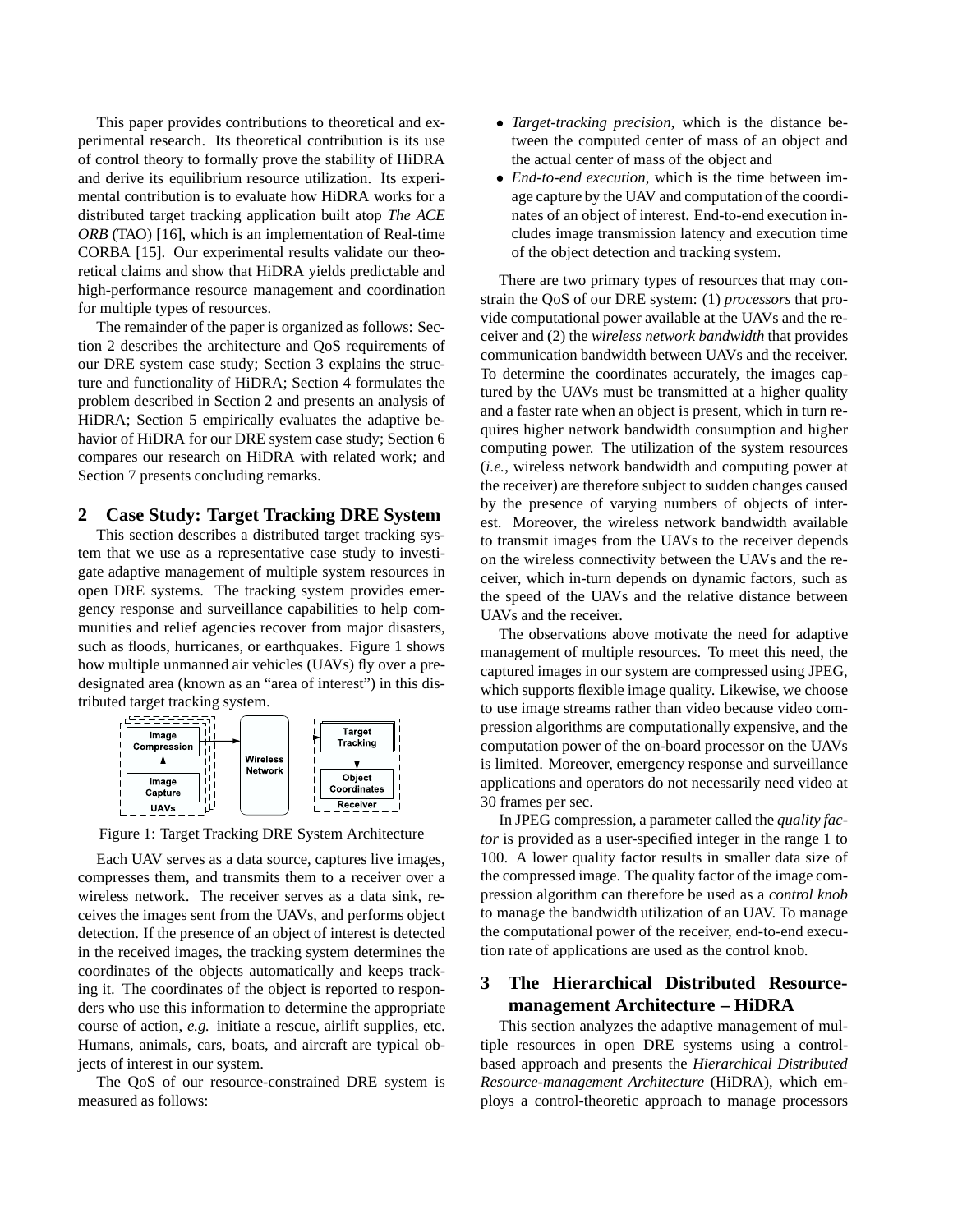and network bandwidth simultaneously. Our control framework is shown in Figure 2 and consists of three entities: *monitors*, *controller*, and *effectors*. A monitor is associated



Figure 2: Control Framework

with a specific system resource and periodically updates the controller with the current resource utilization. The controller implements a particular control algorithm and computes the adaptations decisions for each (or a set of) application(s) to achieve the desired system resource utilization. Each effector is associated with an application and modifies the application parameters to achieve the controller recommended application adaptation.

We proceed to instantiate the HiDRA control framework to the domain of target tracking described in Section 2. Each application in our DRE system is composed of two subtasks: *image compression* and *target tracking*. To ensure end-to-end QoS, therefore, resource utilization of both subtasks must be controlled.



Figure 3: HiDRA Illustration.

As shown in Figure 3, HiDRA consists of two types of feedback control loops: (1) a processor control loop located at the receiver that manages the processor utilization and (2) a bandwidth control loop located at each UAV that manages the bandwidth utilization. These loops effectively control the utilization of two critical system resources and coordinate the execution of two subtasks. We structure these control loops in an *hierarchical* fashion so that the processor control loop at the receiver is viewed as the *outer* control loop and the bandwidth control loop at each UAV is viewed as the *inner* control loop.

The processor utilization monitor and processor controller serve as the resource monitor and controller of the processor control loop. The utilization set-point of the receiver processor is the input to the processor controller, and is specified during system initialization. The controlled variable for this loop is the processor utilization of the receiver, and the control input from the processor controller to the system is the image transmission rate, which is fed to the bandwidth controller of each UAV. For the processor control loop, therefore, the bandwidth controller serves as the effector.

The bandwidth utilization monitor and the bandwidth controller serve as the monitor and controller of the bandwidth control loop. The image transmission rate and bandwidth utilization set-point are the inputs to the bandwidth controller. Based on these inputs, the bandwidth controller computes an appropriate value of the JPEG quality factor to transmit the image of the highest quality, subjected to the specified bandwidth limitation. The controlled variable is the network bandwidth utilization of each UAV and the control input from the bandwidth controller to the system is the quality factor of the JPEG compression algorithm. This input is fed to the implementation of the JPEG compression algorithm, which serves as the effector for this control loop.

The bandwidth allocator is responsible for dynamically computing the bandwidth allocation to each UAV based on the presence/absence of objects of interest in the images received from the corresponding UAV. The bandwidth controller of each UAV views this allocation as bandwidth utilization set-point. The bandwidth allocator ensures that the bandwidth requirement of UAVs capturing images of one or more objects of interest is met.

# **4 Control Design and Analysis**

This section first formalizes the resource management problem of our target tracking DRE system. We then map HiDRA to our DRE system to show how it addresses key resource management challenges. Finally, we present the stability analysis and show that HiDRA ensures the stability of our DRE system. The formalism presented below forms the foundations for the design and implementation of HiDRA and also provides analytical guarantees about system performance even under fluctuating workload.

#### 4.1 Problem Formulation

The following formal notations are used throughout the remaining of the paper. The target tracking system consists of *n* UAVs, and therefore, *n* end-to-end tasks  $\{T_i | 1 \leq i \leq n\}$ n}, each with two subtasks, *i.e.*, image compression subtask executed at the  $UAV_i$  and target-tracking subtask executed at the receiver. The sampling period of the processor controller (outer feedback loop) and the bandwidth controller (inner feedback loop) are represented by  $T_s^{out}$  and  $T_s^{in}$ , respectively. Each end-to-end task  $T_i$  is invoked periodically at a rate  $r_i(k)$  at the  $k^{th}$  sampling instant of the processor controller. The rate  $r_i(k)$  is assumed to take values within the range  $[r_i^{min}, r_i^{max}]$ .

During the  $k^{th}$  sampling instant of the processor controller, images are compressed and transmitted by  $T_i$ 's data source, UAV<sub>i</sub>, to the receiver at the rate of  $r_i(k)$  images/second. The sampling periods  $T_s^{out}$  and  $T_s^{in}$  are selected to be larger than the maximum task period.  $T_s^{out}$  is selected to be greater than or equal to  $T_s^{in}$ . In our model,  $k^{th}$  and  $\kappa^{th}$  sampling period represent the  $k^{th}$  sampling period of the processor controller and the  $\kappa^{th}$  sampling pe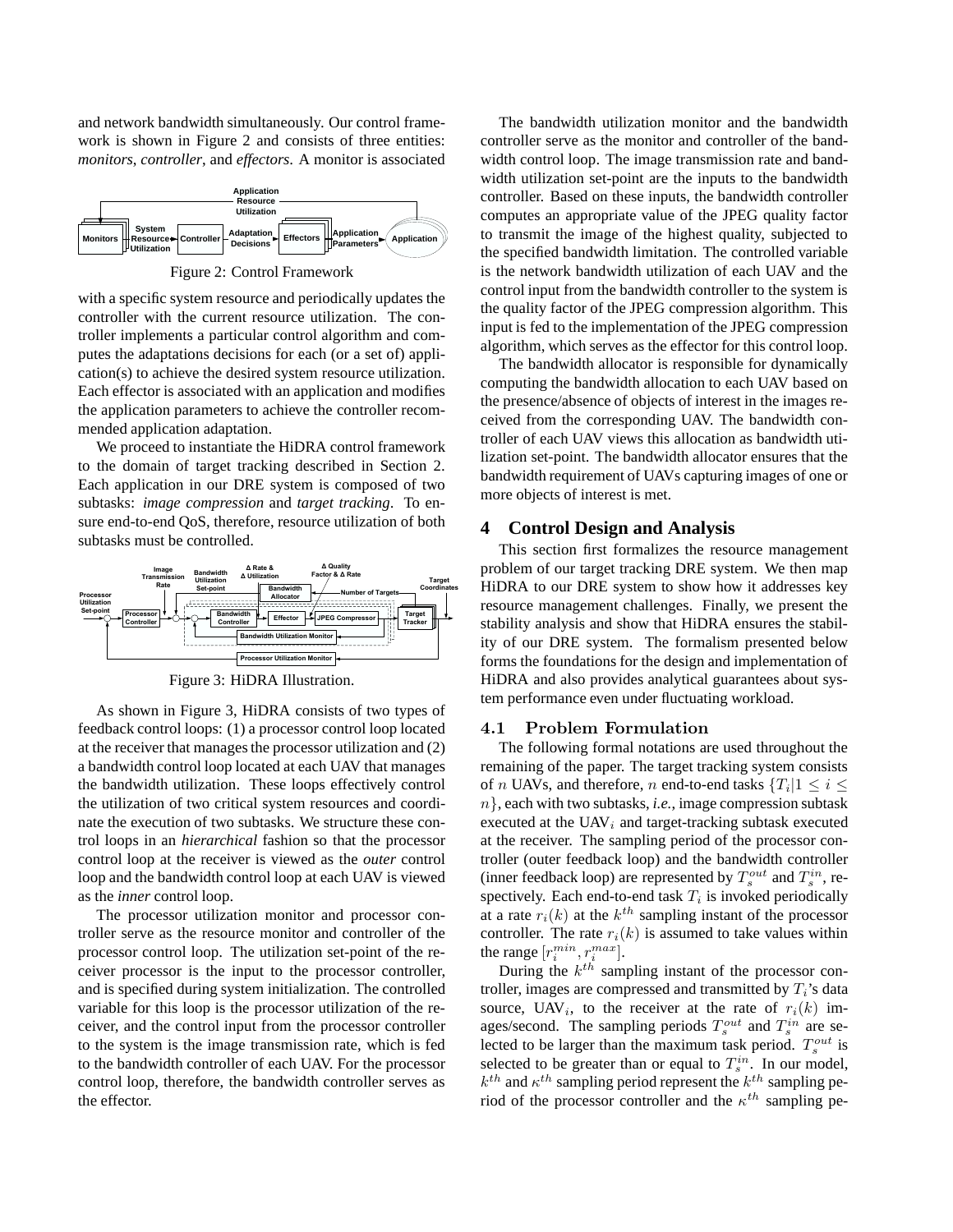riod of the bandwidth controller respectively. The processor utilization set-point of the receiver and the wireless bandwidth utilization set-point are represented as  $U^s$  and  $B^s$ , respectively. Although the net available bandwidth  $B<sup>s</sup>$  is assumed to be constant, the capacity of the wireless network may change dynamically at runtime. However, the available wireless bandwidth can be measured [17] and modeled as a time varying reference signal. The stability of the system can be proved even for a time varying reference signal.

#### **4.1.1 Bandwidth Allocator**

During each sampling period of the processor controller, the task of the bandwidth allocator is to compute a desirable bandwidth allocation for each task  $T_i$ . The wireless network bandwidth allocation to each task  $T_i$  is recomputed by the bandwidth allocator if the presence of an object of interest was detected by any of the target-tracking subtasks during the previous sampling period. For each task, bandwidth is allocated such that the net bandwidth utilization is below the set-point of  $B^s$ , *i.e.*:

$$
\sum_{i=1}^{n} b_i^s(k) \le B^s \tag{1}
$$

where  $b_i^s(k)$  is the bandwidth allocation (utilization setpoint) for task  $T_i$  during the  $k^{th}$  sampling period of the processor controller.

Let  $p(k)$  and  $p<sub>i</sub>(k)$  represent the total number of objects of interest tracked by the system and the number of objects being tracked by  $T_i$  during the  $k^{th}$  sampling period, respectively. Let  $b_{min}$  represent the minimum bandwidth allocation to each task so that images of the lowest quality can be transmitted to the receiver. Bandwidth is allocated to each end-to-end task as a function of  $p(k)$  and  $p<sub>i</sub>(k)$  as follows:

$$
b_i^s(k) = \begin{cases} B^s/n & \text{if } p(k) = 0\\ b_{\min} + \frac{(B^s - nb_{\min})p_i(k)}{p(k)} & \text{if } p(k) > 0 \end{cases}
$$
  

$$
\forall T_i \mid 1 \leq i \leq n. \quad (2)
$$

If the total number of objects of interest tracked by the system is 0, bandwidth is equally allocated to each task. If the total number of objects of interest tracked by the system is greater than 0, bandwidth allocation to tasks is based on the number of objects currently being tracked by that task. This design ensures that a greater amount of bandwidth is allocated to tasks that are currently tracking objects of interest as compared to the ones that are not.

#### **4.1.2 Processor Utilization Controller**

We use the approach in [12] to model processor utilization. Section 4.2 uses the following model in the stability analysis of HiDRA. The target-tracking subtask of each end-to-end task  $T_i$  has an *estimated* execution time of  $c_i$  known at design time. The estimated processor utilization by the targettracking subtask of task  $T_i$  during the  $k^{th}$  sampling period is denoted as  $E_i(k)$  and is computed as  $E_i(k) = c_i r_i(k)$ , where  $r_i(k)$  is the invocation rate of end-to-end task  $T_i$  during the  $k^{th}$  sampling period. The net estimated processor utilization during the  $k^{th}$  sampling period is therefore

$$
E(k) = \sum_{i=1}^{n} c_i r_i(k).
$$
 (3)

At runtime, however, the *actual* execution times may be different since they depend on the presence (and number) of objects in the images. At runtime, therefore, the actual processor utilization  $U(k)$  can be written as

$$
U(k) = G_p(k)E(k)
$$
 (4)

where  $G_p(k)$  is the processor utilization ratio. Although,  $G_p(k)$  is unknown, it is reasonable to assume that the worst case utilization ratio  $G_p = \max_k \{G_p(k)\}\$ is known. From (4), the process utilization model can be written as

$$
\Delta U(k+1) = \Delta U(k) + G_p v_p(k) \tag{5}
$$

where  $\Delta U(k) = U(k) - U^s$  and  $v_p(k) = E(k+1) - E(k)$ . The task of the feedback controller is to compute  $v_p(k)$  so that  $U(k)$  converges to  $U^s$  (or  $\Delta U(k) \rightarrow 0$ ).

We consider a linear proportional controller

$$
v_p(k) = K_p \Delta U(k)
$$
 (6)

where  $K_p$  is a control gain which will be selected so that the system is stable. The control signal  $v_p(k)$  is implemented by the actuators by changing the invocation rate of end-toend tasks. The closed-loop system is described by

$$
\Delta U(k+1) = [1 + K_p G_p] \Delta U(k) \tag{7}
$$

The control algorithm is implemented as follows. During each sampling period, the controller compares the current processor utilization  $U(k)$  with the utilization set-point  $U^s$ , and computes the net estimated utilization  $E(k+1)$  for the next sampling period based on the equation  $E(k+1) =$  $E(k) + K_p \Delta U(k)$ . Since the presence of one or more objects of interest in the received images increases the execution time the target-tracking subtask, computational power is allocated to target tracking subtasks based on the number of objects of interest that are present in the received images. We therefore have

$$
E_i(k+1) = \begin{cases} \frac{E(k+1)}{n} & \text{if } p(k) = 0\\ \frac{E(k+1)p_i(k)}{p(k)} & \text{if } p(k) > 0\\ \forall & T_i \mid 1 \le i \le n \end{cases}
$$
(8)

where  $p(k)$  represents the total number of objects of interest captured by all the tasks in the system and  $p_i(k)$  represents the number of objects of interest being captured by  $T_i$  during the  $k^{th}$  sampling period. If the total number of objects of interest tracked by the system is 0, computational power is equally allocated to each task. If the total number of objects of interest tracked by the system is greater than 0, however, allocation of computational resource to tasks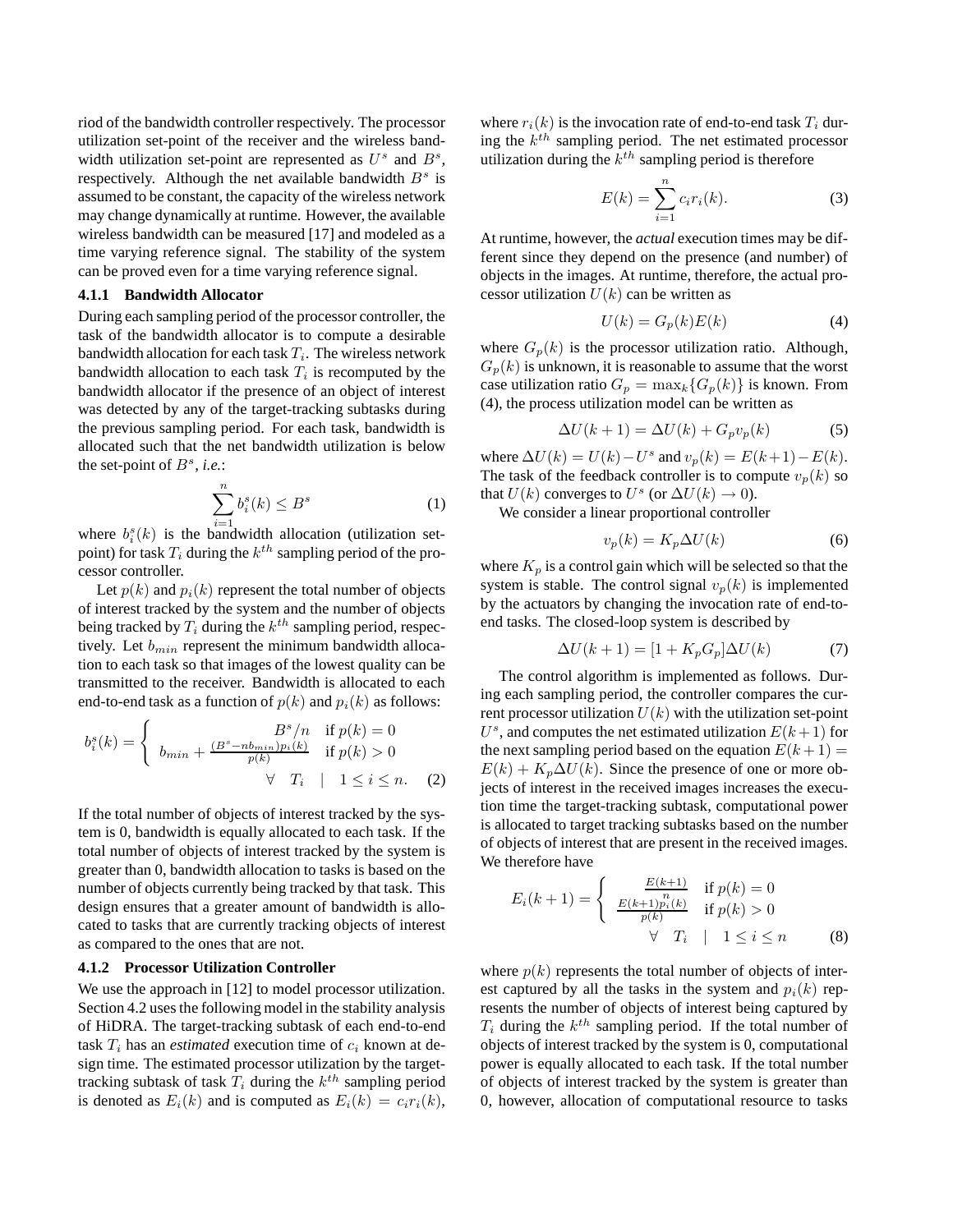is weighted based on the number of objects currently being tracked by that task. This design ensures that a greater amount of computational power is allocated to tasks that are currently tracking objects of interest as compared to the ones that are not. From equations (3) and (8) we derive the task execution rate, as follows:

$$
r_i(k+1) = \begin{cases} \frac{E(k) + (U^s - U(k))/G_p}{nc_i} & \text{if } p(k) = 0\\ \frac{p_i(k)(E(k) + (U^s - U(k))/G_p)}{p(k)c_i} & \text{if } p(k) > 0\\ \forall & T_i \ | \ 1 \le i \le n \end{cases}
$$
(9)

#### **4.1.3 Bandwidth Utilization Controller**

We present the analytical model of the bandwidth controller for each UAV. The following notations are used in this model:

- $b(\kappa)$ : Bandwidth utilization in the  $\kappa^{th}$  sampling period.
- $\bullet$   $b^{s}(k)$ : Desired bandwidth utilization (set-point) computed by the bandwidth allocator in the  $k^{th}$  sampling period as shown in equation (2).
- $r(k)$ : Task rate computed by the processor controller in the  $k^{th}$  sampling period, as shown in equation (9).
- $s$ : Size of an uncompressed image, which is a constant and known at design time.
- $q(\kappa)$ : Quality factor of image compression algorithm (JPEG) computed by the bandwidth controller in the  $\kappa^{th}$  sampling period.
- $\bullet$   $\phi(q)$ : Estimated size of the compressed image compressed with quality factor  $q$ .

The controlled variable of this feedback control loop is the bandwidth utilization,  $b(\kappa)$ , and the control input from the controller to the UAV is the quality factor of the image compression algorithm,  $q(\kappa)$ . The controller computes an appropriate value of  $q(\kappa)$  to ensure  $b(\kappa)$  converges to  $b^{s}(k)$ .



Figure 4: Linearization of  $\phi(q)$ 

The average size of the compressed image,  $\phi(q)$ , is related to the quality factor of the image compression algorithm,  $q$ , by a non-linear function as shown in Figure 4. For

the purpose of our control design, however, we choose  $q$ within the range [10, 70] where this function can be approximated by a linear one. A piecewise linear function can also be used. For  $10 \le q \le 80$ , we have

$$
\phi(q) = s g q + \omega \tag{10}
$$

where g is the slope and  $\omega$  is the y-intersect of the linear approximation of the function in Figure 4.

Images are compressed with a quality factor  $q$  and transmitted at the rate of  $r(\kappa)$  images per second from the UAV to the receiver. The following expression gives the estimated bandwidth utilization by the UAV:

$$
b(\kappa) = r(\kappa)\phi(q)
$$
  
=  $r(\kappa)sgq(\kappa) + r(\kappa)\omega$  (11)

from which we get the network utilization model as

 $\Delta b(\kappa + 1) = \Delta b(\kappa) + r(\kappa)sgv_b(\kappa)$  (12) where  $\Delta b(\kappa) = b(\kappa) - b^s(\kappa)$  and  $v_b(\kappa) = q(\kappa + 1) - q(\kappa)$ . We consider a linear controller

$$
v_b(\kappa) = K_b \Delta b(\kappa) \tag{13}
$$

where  $K_b$  is the control gain that will be selected so that the system is stable. The closed-loop system is

$$
\Delta b(\kappa + 1) = [1 + r(\kappa)s g K_b] \Delta b(\kappa). \tag{14}
$$

During each sampling period, the controller compares the current bandwidth utilization  $b(\kappa)$  with the utilization set-point  $b^{s}(\kappa)$ , and computes the quality factor  $q(\kappa+1)$  by

$$
q(\kappa + 1) = q(\kappa) + K_b \Delta b(\kappa). \tag{15}
$$

## 4.2 Stability Analysis

A control system is said to be stable if and only if the system converges to an equilibrium for any set of initial conditions. In our case, the initial conditions are used to represent the abrupt changes in the workload due to the change of the images' content. Our target tracking system is therefore stable if resource utilization of both the system resources (*i.e.*, processor utilization at the receiver and the network bandwidth utilization), converges to their respective utilization set-points in the presence of workload changes. Although the controller is designed based on a time-invariant model (constant upper bounds on resource utilization), we show that the system is stable even when resource utilization changes at run time, *i.e.*, the system is time varying.

We can stabilize each of the two types of feedback control loops by selecting the gains  $K_p$  and  $K_b$  so that the corresponding poles are in the unit circle. Such a design, however, does not necessarily guarantee the stability of the hierarchical control architecture since it does not take into consideration the interaction between the feedback loops (due to the presence of  $r(\kappa)$  in equation (14)). Next, we present an analysis result that allows us to select the control gains so that the overall stability is guaranteed.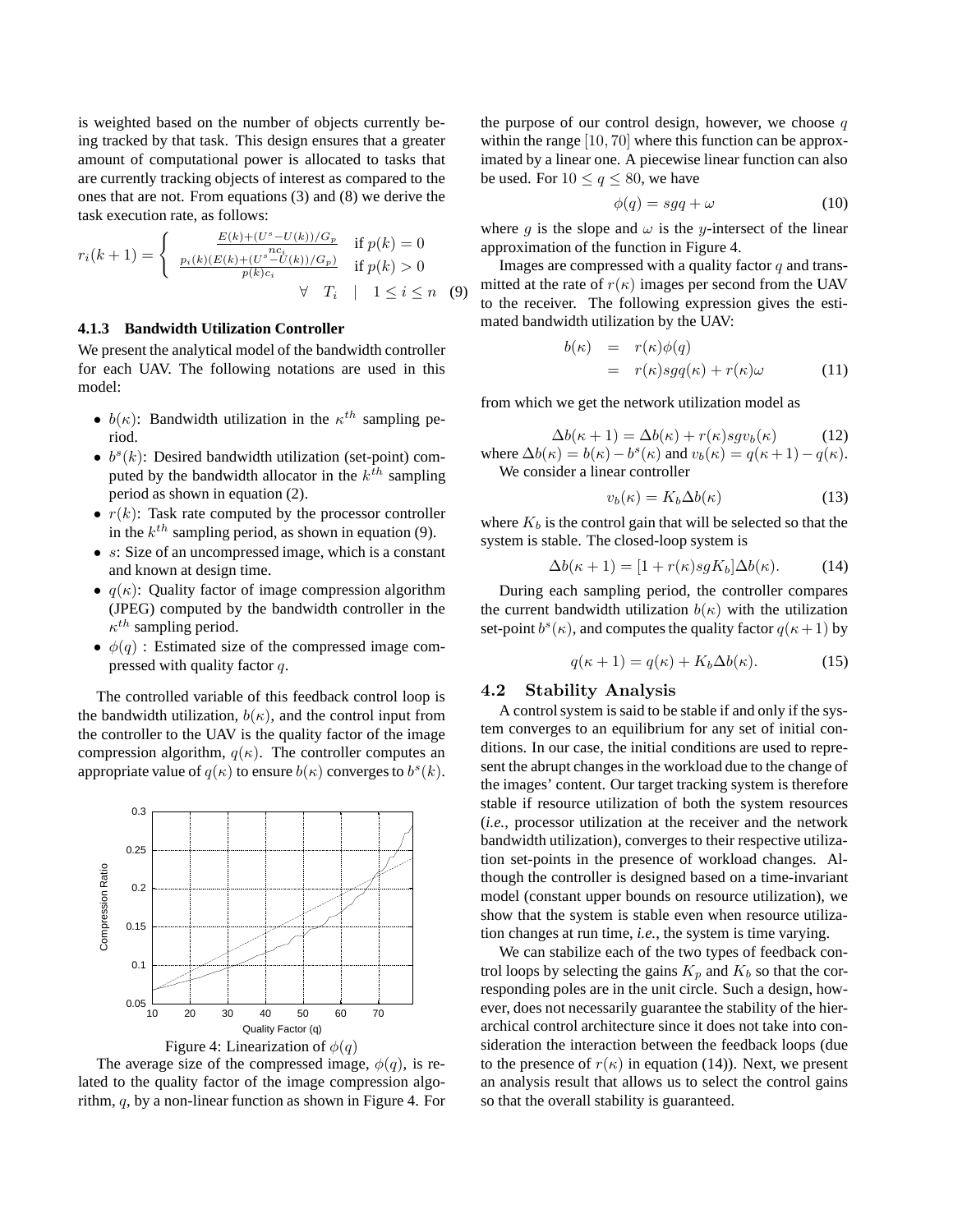Assuming that the input buffer of the receiver is never empty, it is clear that the processor utilization is independent of the bandwidth utilization. If we select  $K_p$  so that  $-\frac{2}{G_p}$  <  $K_p$  < 0 then

$$
\Delta U(k) = [1 + K_p G_p(k)]^k \Delta U(k_0), k \ge k_0
$$

and  $\Delta U(k) \rightarrow 0$  since  $|1 + K_p G_p(k)| < 1$ .

From equation (9), it follows that in the steady state the utilization for each task  $U_i(k)$  will be stable (it will converge to a set-point  $U_i^s$  that depends on the presence of objects in the image data) and we can write

$$
\Delta U_i(k+1) = \alpha_i(k)\Delta U_i(k) \tag{16}
$$

where the function  $\alpha_i(k)$  satisfies  $|\alpha_i(k)| < 1$ .

Denote  $r_i^s$  the rate of the  $i^{th}$  task at the steady state, then  $r_i(k) = r_i^s + \Delta r_i(k)$  where  $\Delta r_i(k) \rightarrow 0$ . From equation (14), the bandwidth utilization model for the  $i^{th}$  UAV is

$$
\Delta b_i(\kappa + 1) = [1 + (r_i^s + \Delta r_i(\kappa))sgK_b^i]\Delta b_i(\kappa) \quad (17)
$$

Our objective is to deduce the stability properties of the system (16-17) by studying the *isolated system*

$$
\Delta U_i(k+1) = \alpha_i(k)\Delta U_i(k) \tag{18}
$$

$$
\Delta b_i(\kappa + 1) = [1 + r_i^s s g K_b^i] \Delta b_i(\kappa) \tag{19}
$$

where the equations have been decoupled by setting  $\Delta r_i(\kappa) = 0.$ 

**Theorem 1.** *The system (16-17) is stable if and only if the isolated system (18-19) is stable.*

*Proof.* Define the norm  $||[x_1, x_2]|| = ||[x_1, x_2]||_{\infty}$  $\max\{|x_1|, |x_2|\}$  and denote  $\Delta U_i(k), \Delta b_i(\kappa)$  and  $\Delta U_i^I(k), \Delta b_i^I(\kappa)$  the solutions of (16-17) and (18-19) respectively.

"Only-if": If the system (16-17) is stable, then there exists function  $\alpha(\kappa)$  with  $\alpha(\kappa) \to 0$  such that

$$
||[\Delta U_i(\kappa), \Delta b_i(\kappa)]^T|| \leq \alpha(\kappa) ||[\Delta U_i(\kappa_0), \Delta b_i(\kappa_0)]^T||
$$
\n(20)

 $\forall \kappa$   $\geq$   $\kappa_0$  and for every initial condition  $[\Delta U_i(\kappa_0), \Delta b_i(\kappa_0)]^T$  where  $\Delta U_i(\kappa) = \Delta U_i(k), k \leq$  $\kappa < k + 1$ .

In particular, suppose that the initial condition is  $[0, \Delta b_i(\kappa_0)]^T$ , then by equation (20)  $\forall \kappa \ge \kappa_0$ ,  $|\Delta b_i^I(\kappa)| \le$  $\alpha(\kappa)|\Delta b_i^I(\kappa_0)|$ , which shows that the system (18-19) is stable.

"If": It is easy to see that  $\Delta U_i(k) = \Delta U_i^I(k)$  so we have to analyze only  $\Delta b_i(\kappa)$ . Define  $\eta_I(\kappa) = 1 + r_i^s g K_b^i$  and  $\eta(\kappa, \Delta r_i(\kappa)) = 1 + (r_i^s + \Delta r_i(\kappa)) g K_b^i$ . From the stability of (18-19), we have that  $|\eta_I(\kappa)| < 1$  and there exists a function  $\alpha_2(\kappa)$  with  $0 \leq \alpha_2(\kappa) \to 0$  such that

$$
\Delta b_i^2(\kappa)(\eta_I^2(\kappa) - 1) \le -\alpha_2(\kappa)\Delta b_i^2(\kappa_0)
$$

for every  $\Delta b_i(\kappa_0)$  and  $\kappa \geq \kappa_0$ . But we can write

$$
\Delta b_i^2(\kappa + 1) - \Delta b_i^2(\kappa) = \Delta b_i^2(\kappa) (\eta_I^2(\kappa) - 1) +
$$
  

$$
\Delta b_i^2(\kappa) (\eta^2(\kappa, \Delta r_i(\kappa)) - \eta_I^2(\kappa))
$$
  

$$
\leq -\alpha_2(\kappa) \Delta b_i^2(\kappa_0) + \gamma(\kappa)
$$

where  $\gamma(\kappa) \to \text{since }\Delta r_i(\kappa) \to 0$ .  $\Delta b_i(\kappa) \to 0$  and the system (16-17) is therefore stable. 口

Using the above theorem, we can select the control gains so that our hierarchical control architecture is stable. For the processor utilization feedback loop, the gain could be selected to satisfy  $-2/G_p < K_p < 0$  that guarantees stability [12, 14]. Similarly, for the bandwidth utilization control loop, the gain should be selected so that (19) is stable. Since  $r_i^s$  is not known at design time, we can select the gain to satisfy  $-2/(r_i^{\text{max}}) < K_b^i < 0$ . A reasonable choice for selecting the control gains is to use deadbeat control [7] based on the worst case utilization ratio and maximum task rate respectively, i.e.  $K_p = -1/G$  and  $K_b^i = -1/r_i^{\max}$ . This selection tries to minimize the settling time keeping the overshoot equal to zero. Other criteria for selection of the gain can be found in [12].

### **5 Performance Results and Analysis**

This section presents the testbed for our target tracking DRE system, which was used to evaluate the performance of HiDRA. We then describe our experiments and analyze the results obtained to empirically evaluate the performance of our DRE system with and without HiDRA under varying input workload. The goal is to validate our theoretical claims and show that HiDRA yields predictable and high-performance resource management and coordination for multiple types of resources.

## 5.1 Hardware and Software Testbed

Our experiments were performed on the Emulab testbed at University of Utah (www.emulab.net). The hardware configuration consists of three nodes acting as UAVs and one receiver node. Images from the UAVs were transmitted to a receiver via a wireless LAN configured with a channel capacity of 1 Mbps. The network bandwidth was chosen to be 1 Mbps since each UAV in the DRE system required a minimum of 350Kbps to transmit 5 images per second, each image of size 320x240 compressed with a quality factor of 30. The hardware configuration of all the nodes was a 3 GHz Intel Pentium IV processor, 1 GB physical memory, 802.11 a/b/g wifi interface (Atheros 5212 chipset), and 120 GB hard drive. The Redhat 9.0 operating system with wireless support was used for all the nodes.

The following software packages were also used for our experiments:

• **Ffmpeg 0.4.9-pre1** with the **Fobs-0.4.0** front-end, which is an open-source library that decodes video en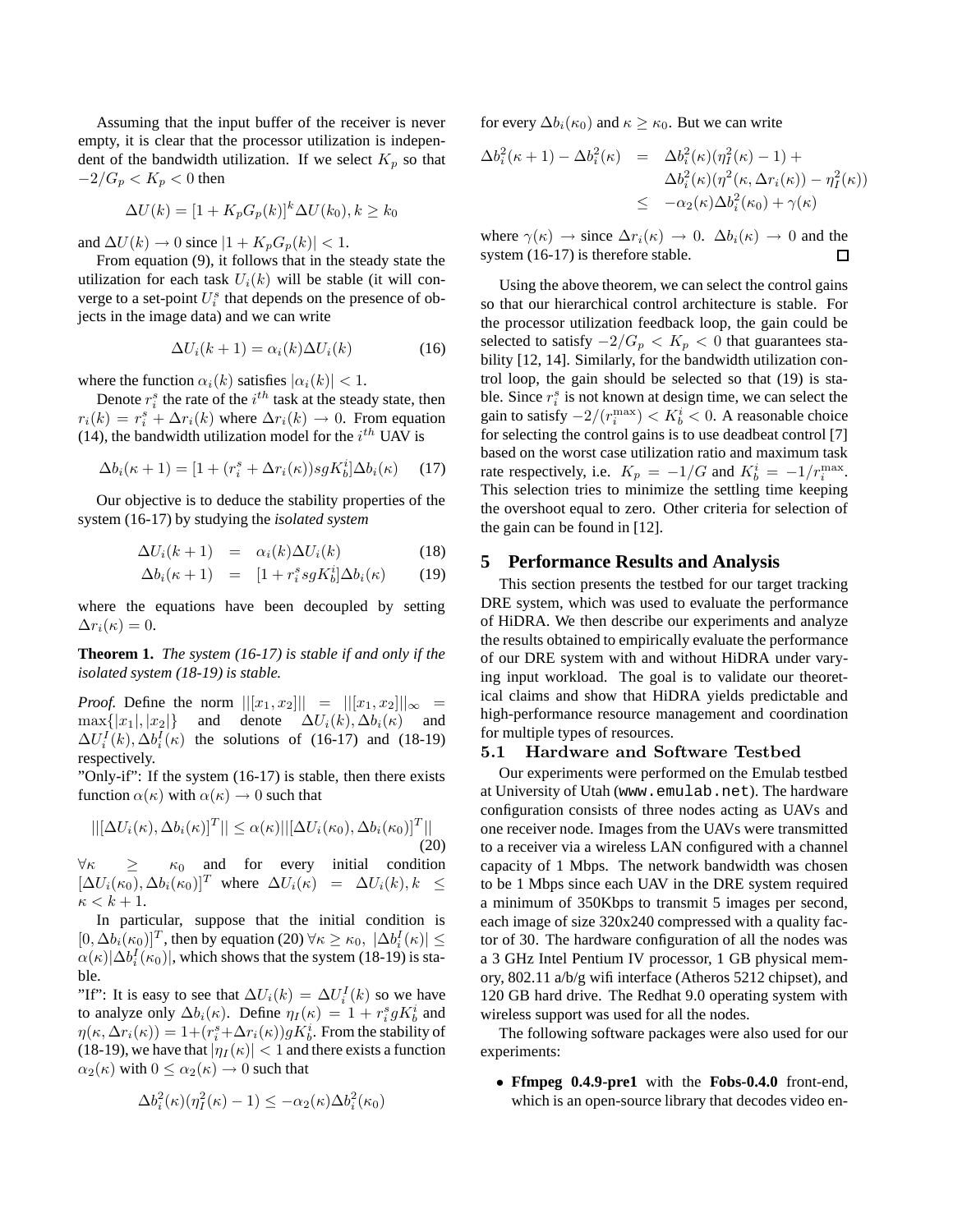coded in MPEG-2, MPEG-4, Real Video, and many other video formats to yield raw images.

- **ImageMagick 6.2.5**, which is an open-source software suite that we used to compress the raw images to JPEG image format.
- **TAO 1.4.7**, which is an open-source implementation of Real-time CORBA [15] that HiDRA and our DRE system case study are built upon.

# 5.2 Target Tracking DRE System Implementation

The entities in our target tracking DRE system are implemented as CORBA objects and communicate over the *TAO* [16] Real-time CORBA Object Request Broker to achieve desired real-time performance. The end-to-end application consists of pairs of CORBA objects: the UAV data source and the receiver data sink. The UAV data source object that executes on each UAV's on-board processor "pushes" the compressed images to the data sink object via a CORBA oneway method invocation. A data sink object at the receiver processes the images received from the corresponding UAV. Each data sink object contains two functional modules: one that determines the presence of one or more objects of interest in the received images, and the other tracks the coordinates of objects of interest in the received image, if present. The second functional module is executed only if the presence of one of more objects of interest is detected by the first module.

To perform target tracking, received images are compared with a reference image, that is given during system initialization. The received images are converted from color to gray-scale, and the processed image is "subtracted" from the reference image to obtain the difference image. If the average pixel value of the difference image is greater than a threshold (which indicates the presence of one of more objects of interest), the center of mass of the objected is computed. This approach is common, *e.g.*, [6] track the coordinated of moving objects using on Kalman filter.

### 5.3 Experiment Configuration

Our experiments consisted of three (emulated) UAVs containing the data source object that (1) decoded the video from a file, (2) extracted the raw images, (3) compressed them using JPEG compression, and (4) transmitted the compressed images to the corresponding data sink object at the receiver node. Wireless network bandwidth was shared between the three data source/data sink object pairs, and the computational power at the receiver node was shared between the three data sink CORBA objects.

To evaluate the performance of HiDRA, we monitored the processor utilization at the receiver, and wireless network bandwidth utilization between the UAVs and the receiver. We assume that the channel capacity of the wireless

network is constant (1 Mbps). Bandwidth consumption by each UAV is measured by the rate a which data is written to the underlying network stack by the UAV data source CORBA object. Processor utilization at the receiver was measured using the data from the /proc/stat file. A smoothing filter such as [2] can be used to suppress the disturbances in the measured resource utilization.

Processor utilization at each UAV node was not monitored since the computational power the UAV on-board processor was sufficiently large to compress images of the highest quality and resolution and transmit them to the receiver without overloading the processor. In our experiments, we also measured application QoS properties such as target-tracking precision and end-to-end execution time. For our experiment, we chose the sampling period of the processor controller and the bandwidth controller as 10 seconds and 1 second respectively. The minimum and maximum image transmission rate  $[r_{min}, r_{max}]$  was 5 and 15 images/second. The control gains for the processor controller  $(K_p)$  and the bandwidth controller  $(K_b)$  were -0.1 and -0.15, respectively. The processor utilization set-point was selected to be 0.7, which is slightly lower than RMS [9] utilization bound of 0.77. Since an IEEE 802.11 DCF-based network has a utilization of approximately 0.7 with 20 active nodes [3], the wireless bandwidth utilization set-point was also selected to be 0.7.

#### 5.4 Analysis of Empirical Results

This section presents the results obtained from running the experiment described in Section 5.3 on our DRE system testbed. We used *system resource* as a metric to evaluate the adaptive resource management capabilities of HiDRA under varying input workloads. Comparison of system performance is decomposed into comparison of resource utilization and application QoS. For system resource utilization, we compare (1) wireless network bandwidth utilization and (2) processor utilization of the receiver node. For application QoS, we compare (1) tracking-precision and (2) mean value of end-to-end execution time.

#### **5.4.1 Comparison of Resource Utilization**

Figures 5 and 6 compare the processor utilization at the receiver node and wireless network bandwidth utilization with and without HiDRA. Table 1 summarizes the number of objects of interests that were tracked as a function of time.

Figure 5 and Table 1 show that the increase in the processor utilization at  $T = 200s$  is due to the presence of the first object of interest. Figure 5 also shows that although the processor utilization reached 0.8, within the next several sampling periods, HiDRA restored the processor utilization to the desired set-point of 0.7. This was achieved by reducing the execution rates of data-source/receiver pair(s) deemed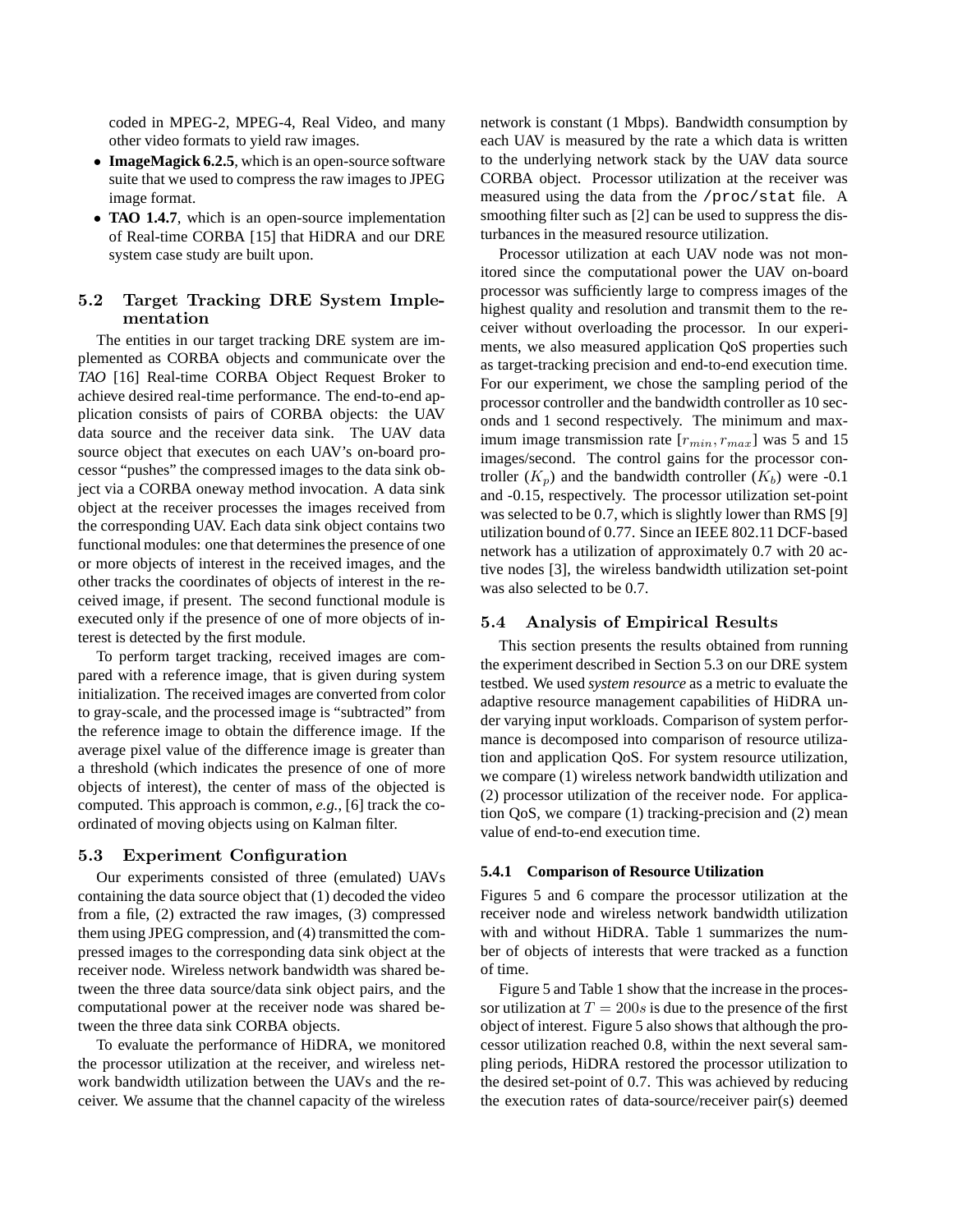| Time (sec)      | Number of Objects |
|-----------------|-------------------|
| $0 - 200$       |                   |
| $200 - 600$     |                   |
| $600 - 900$     | 2                 |
| $900 - 1,100$   |                   |
| $1,100 - 1,600$ | $\mathbf{I}$      |
| $1,600 - 1,900$ |                   |
| $1,900 - 2,000$ |                   |

Table 1: Objects of Interest as a Function of Time

less important, *i.e.*, ones that captured images where objects of interest were absent. Figure 5 shows that when the system was operated without HiDRA the processor utilization remained at 0.9, which is significantly higher than the utilization set-point of 0.7.



Figure 5: Comparison of Processor Utilization

At  $T = 600s$ , the presence of the second object of interest was detected. As a results, the processor utilization increased to 0.89 with HiDRA, and the receiver node crashed when the system was operated without HiDRA, which is represented as a utilization of 1.0 for remaining duration of the experiment. When the system was operated without HiDRA, although the receiver crashed at  $T = 600s$ , the sender continues to send images at a constant rate. This accounts for the network bandwidth utilization shown in Figure 6. Within several sampling periods, HiDRA once again restored the system utilization to the desired utilization setpoint.

At  $T = 900s$  when the total number of objects currently being tracked reduced from 2 to 1, processor utilization reduced to 0.55. HiDRA restored the processor utilization of 0.7 by increasing the execution rate of important datasource/data sink pair(s). Similarly, HiDRA ensured that the processor utilization converges to the desired set-point for the reaming duration of the experiment.

The results of these experiments show how HiDRA ensures that the processor utilization of the receiver node converges to the desired set-point within bounded time, even under fluctuating workloads. Similarly, from Figure 6 it can be seen that HiDRA ensures that the wireless bandwidth utilization converges to the desired set-point of 0.7 within bounded time, even under fluctuating workloads. We therefore conclude that HiDRA ensures utilization of system re-



Figure 6: Comparison of Bandwidth Utilization

sources is maintained within the specified bounds, thereby ensuring system stability.

#### **5.4.2 Comparison of QoS**

We now compare the application  $QoS - (1)$  target-tracking precision, and (2) average end-to-end execution time.

**Target-tracking precision** is defined as the inverse of *target-tracking error*, which is the distance between the computed center of mass of an object and the actual center of mass of the object. To compute the actual center of mass of the object, we identified an object present in the video as the object of interest, performed target-tracking on the raw images extracted from the video, and used this value as a reference. At the data sink object, the target-tracking results were then compared with this reference value.

Figure 7 compares the target-tracking error that were obtained when the system was operated with and without HiDRA. As described in Section 5.4.1, the system crashed when operated without HiDRA when the presence of the second object of interest was detected. We therefore use the target-tracking error that was obtained in tracking the first object of interest as the baseline for our comparison. Figures 7a, 7b, and 7c show that average target-tracking error is lower when the system was operated with HiDRA compared to when operated without HiDRA. HiDRA therefore improves the target-tracking precision of our DRE system.

**Average end-to-end execution time** consists of (1) network transmission latency and (2) processing time at the receiver node. Table 2 compares the end-to-end execution time when the system was operated with and without HiDRA. Since the system crashed when the number of ob-

| Number of Objects | End-to-End Execution Time (msec) |               |
|-------------------|----------------------------------|---------------|
|                   | With HiDRA                       | Without HiDRA |
|                   |                                  |               |
|                   |                                  | 50            |
|                   |                                  |               |

Table 2: Comparison of End-to-End Execution Time jects being tracked increased to 2, we represent the end-toend execution time as  $\infty$ . Table 2 shows that end-to-end execution time is much lower when the system is operated with HiDRA than when it operates without HiDRA.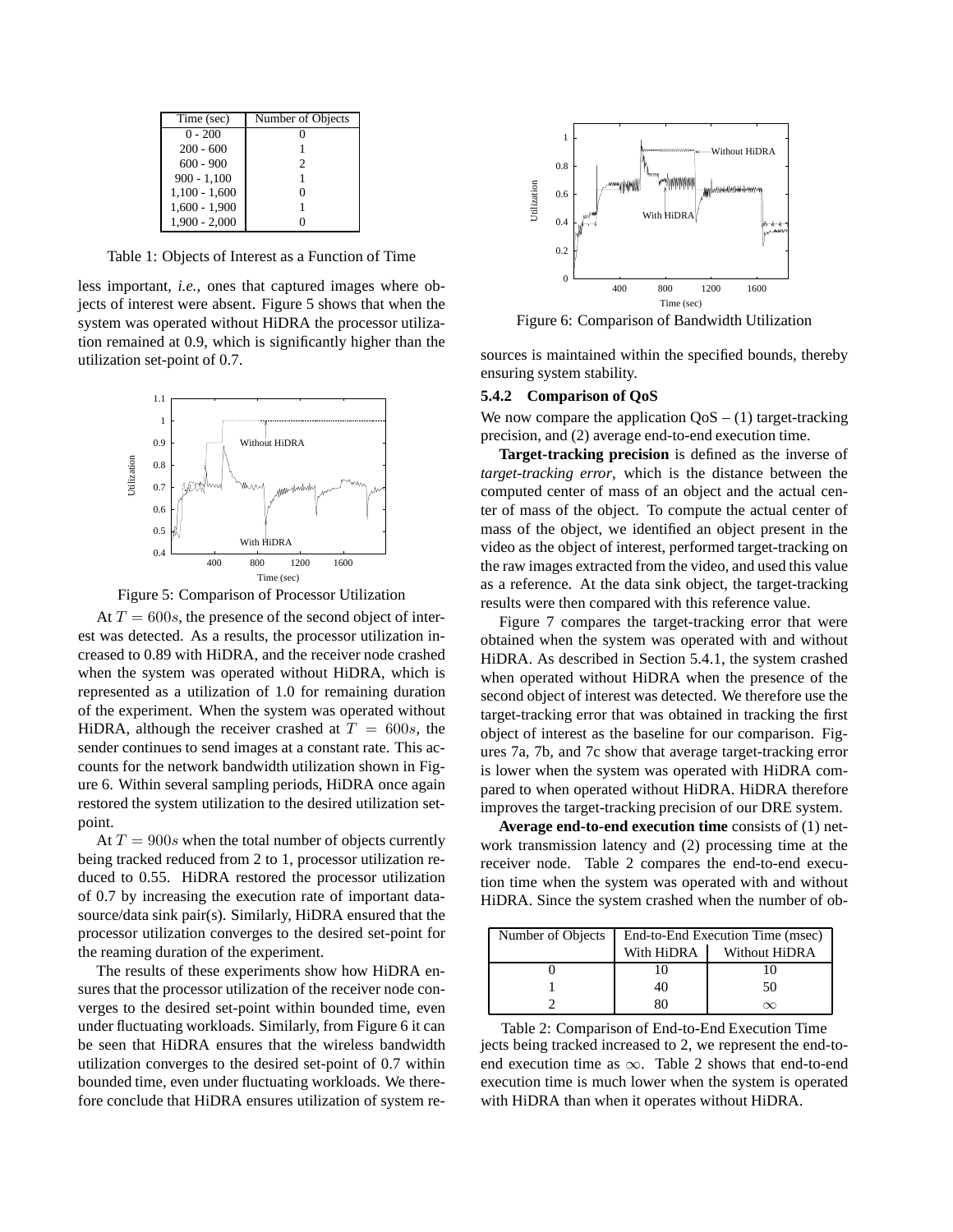

HiDRA responds to fluctuation in resource requirements by constant monitoring of resource utilization. Figures 5 and 6 show that when resources utilization increases above the desired set-point, HiDRA lowers the utilization by modifying application parameters such as execution rates and JPEG quality factor. These adaptations ensures that (1) system resources are not over-utilized and (2) enough resources are available for important applications. Figure 7 and Table 2 show that the system QoS is significantly higher when the system is operated with HiDRA compared to when it operates without HiDRA.

Our conclusions from analyzing the results described above are that applying hierarchical adaptive resource management to our target tracking system helps to (1) maintain system resource utilization within specified bounds and (2) improve system QoS. These improvements are achieved largely due to monitoring of system resource utilization, adaptive resource provisioning, and efficient system workload management by means of HiDRA's resource monitors, hierarchical controllers, and effectors respectively.

# **6 Related Work**

A number of control-theoretic approaches have been applied to DRE systems to overcome limitations with traditional scheduling approaches that are not suited to handle dynamic changes in resource availability and result in a rigidly scheduled system that adapts poorly to change. A survey of these techniques is presented in [1].

Feedback control scheduling (FCS) [12] is designed to address the challenges of applications with stringent endto-end QoS executing in open DRE systems. These algorithms provide robust and analytical performance assurances despite uncertainties in resource availability and/ or demand. FC-U and FC-M [13] and HySUCON [8] to manage the processor utilization. CAMRIT [18] applies control-theoretic approaches to ensure transmission deadlines of images over an unpredictable network link and also presents analytic performance assurance that the transmission deadlines are met.

A hierarchical control scheme that integrates resource

reservation mechanisms [5, 11] with application specific QoS adaptation [4] is proposed in [14]. This control scheme features a two-tier hierarchical structure: (1) a global QoS manager that is responsible for allocating computational resources to various applications in the system and (2) application-specific QoS managers/adapters that modify application execution to use the allocated resources efficiently and improves application QoS.

Although these approaches are similar to HiDRA, these algorithms/mechanisms perform resource management of only one type of system resource, *i.e.*, either computing power *or* network bandwidth. HiDRA performs resource management of both network and computing resources, which is crucial for real-world DRE systems.

One approach to manage both computing power and network bandwidth might use either the hierarchical control structure proposed in [14], FC-U/FC-M, or HySUCON to manage the processor utilization, and use CAMRIT to manage the network bandwidth utilization. Unfortunately, this approach does not take into consideration the coupling between the two types of system resources and does not necessarily guarantee system stability.

The work of [10] utilizes task control model and fuzzy control model to enhance the QoS adaptation decision of multimedia DRE systems. However, the control framework established in this work is still confined to single type of resource, *(i.e.)*, transmission rate in a distributed visual tracking system.

As described in Section 3, HiDRA uses hierarchical control feedback loops – the processor utilization feedback loop and bandwidth utilization loop – to manage the utilization of system resources, which can be extended to handle more types of resources and end-to-end applications without significant modifications to the existing architecture. Moreover, HiDRA's feedback loops are designed so that the adaptation decisions made by one does not conflict with the decisions made by the other. As shown in Section 4.2, this design results in a hierarchical control architecture that ensures system stability.